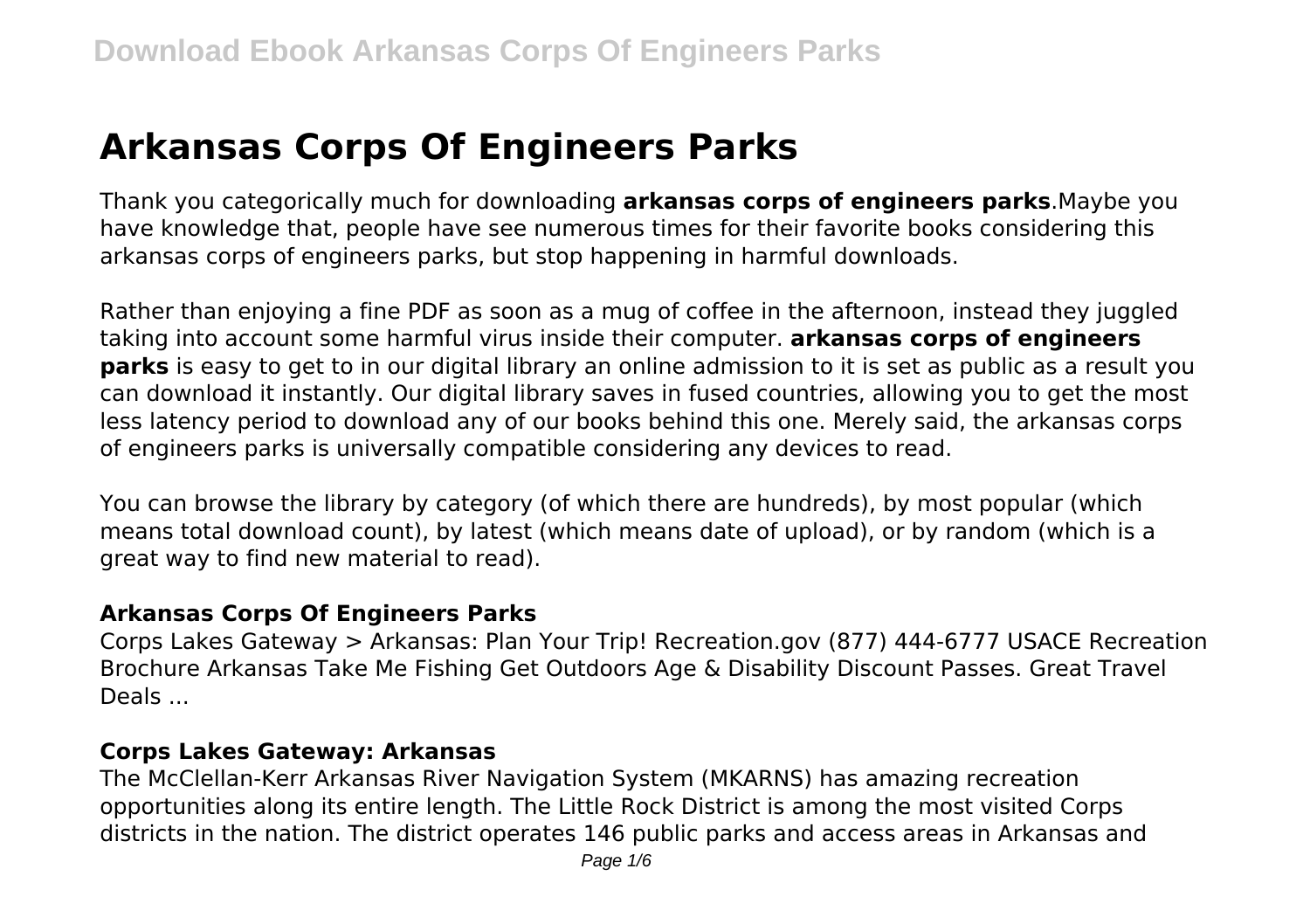southern Missouri. Our 25 multi-purpose lakes and navigation pools ...

#### **Little Rock District, U.S. Army Corps of Engineers**

The U.S. Army Corps know how to build a great campground. After all, these are the engineers who plan, design, build and maintain most of our nation's major public works projects like locks and dams, flood control waterways, hydro-electric power systems and more. The Corps of Engineers (COE) has a long history. It dates back to 1779 and in ...

#### **Army Corps of Engineers RV Campgrounds**

Alabama Army Corps Campgrounds ☰ Maps Menu. Alabama ×. All Campgrounds Private All Public Lands\* National Parks\* State Parks\* County/City Parks\* Forests\* Army Corps\* Military KOA Good Sam Escapees Passport Casinos Walmart Truck Stops: RV Dump Propane Open All Year Tents Allowed Accepts Big Rigs Pull Thrus 50 amp Hookups Showers Laundry Internet Pet Friendly Pool Playground Fishing Boat Launch

#### **Campgrounds in Alabama Army Corps of Engineers - RV Parks**

Below are 5 of the most popular Army Corps of Engineers campgrounds. These COE campgrounds usually cost around \$12-50 per campsite depending on the location and amenities. 1. Maumelle Park – Little Rock, Arkansas. Most Army Corps of Engineers campgrounds are located near water because the agency's primary purpose is to protect waterways ...

#### **5 Top-Rated Army Corps Of Engineers Campgrounds - RV LIFE**

Florida Army Corps Campgrounds ☰ Maps Menu. Florida ×. All Campgrounds Private All Public Lands\* National Parks\* State Parks\* County/City Parks\* Forests\* Army Corps\* Military KOA Good Sam Escapees Passport Casinos Walmart Truck Stops: RV Dump Propane Open All Year Tents Allowed Accepts Big Rigs Pull Thrus 50 amp Hookups Showers Laundry Internet Pet Friendly Pool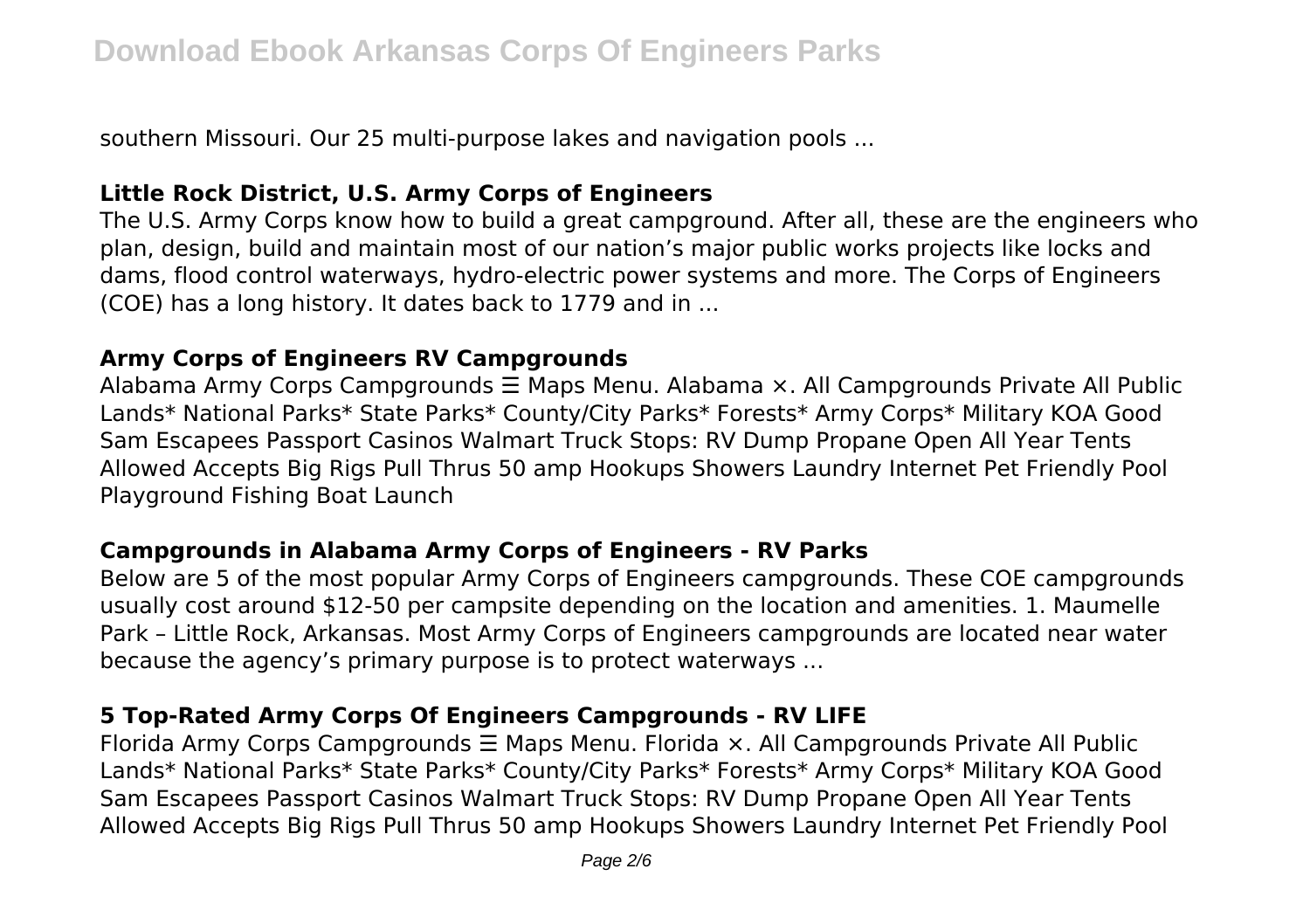Playground Fishing Boat Launch

## **Campgrounds in Florida Army Corps of Engineers - RV Parks**

Over 400 lakes in 43 states! Camping

## **Corps Lakes Gateway: Camping**

Heber Springs. Heber Springs, founded as a health resort and first called Sugar Loaf in the mid-19th century, now serves as a gateway to Greers Ferry Lake and the Little Red River.The U.S. Corps of Engineers completed the 31,500-acre lake in 1963, and President John F. Kennedy came to Heber Springs in October of that year for the dedication.

## **Heber Springs | Arkansas.com**

Arkansas is located in the southeastern United States, in the West South Central Census Bureau division. Arkansas covers an area of 53,179 square miles (137,733 km²) and ranks as the 29th largest state by size. The state borders six U.S. states: Missouri to the north, Tennessee and Mississippi across the Mississippi River to the east, Louisiana to the south, Oklahoma to the west, and Texas to ...

## **Geography of Arkansas - Wikipedia**

Beaver Dam was authorized by the Flood Control Act of 1944 and other following acts. The United States Army Corps of Engineers constructed Beaver Dam during the years 1960-1966, impounding a major part of the White River and creating Beaver Lake and flooding much of the valley including the remains of the historic resort town Monte Ne.The dam is located 9 miles (14 km) northwest of Eureka ...

## **Beaver Lake (Arkansas) - Wikipedia**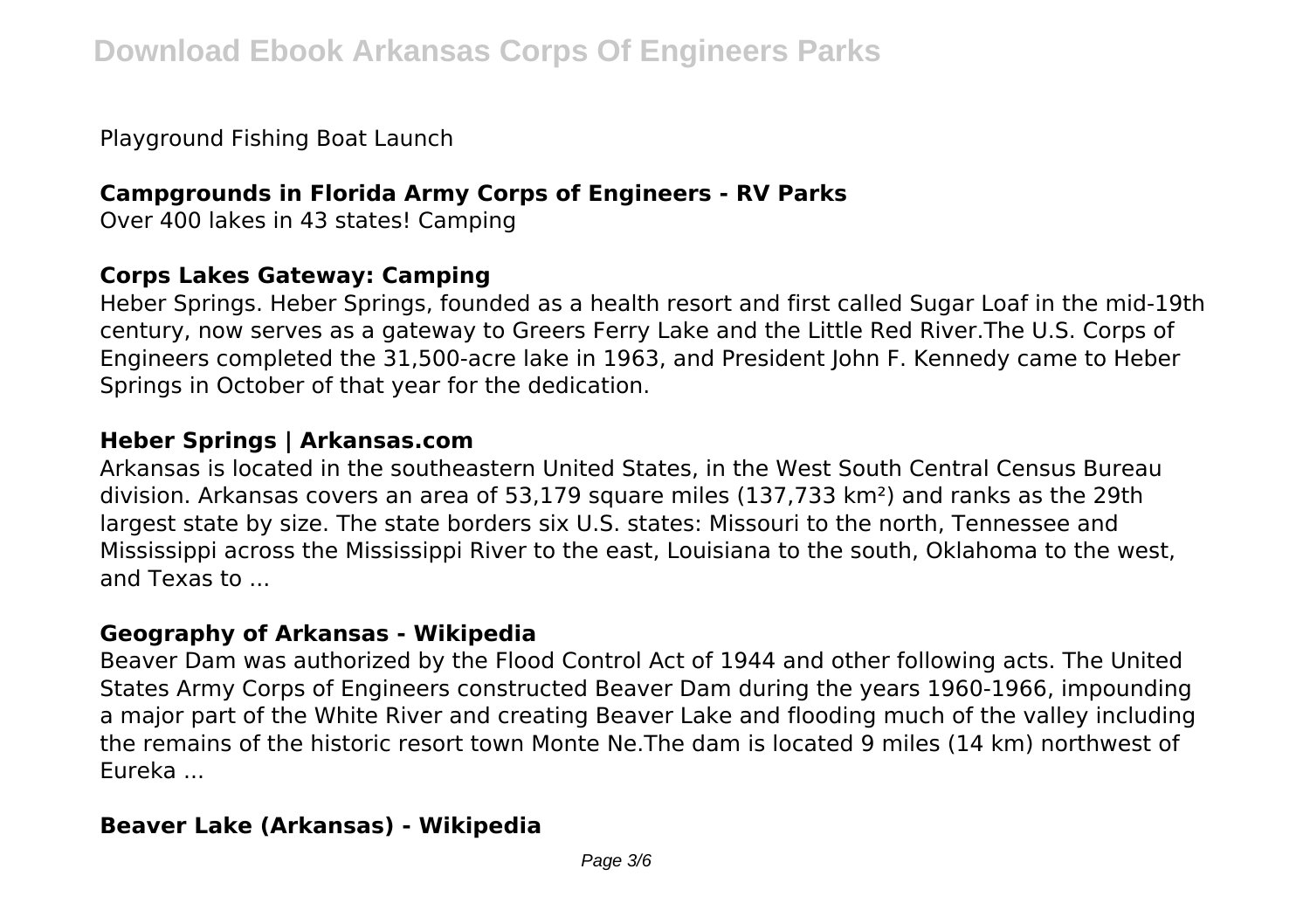The lake is on the Arkansas River 15 miles west of downtown Tulsa, Oklahoma. This 26,000 acre lake is truly an urban playground. There are 16 recreation areas (3 with alcohol free beaches); 11 boat ramps, miles of sandy beaches, 4 marinas, 2 off-road vehicle areas, 5 short distance trails, a waterfowl refuge, thousands of acres of land open to public hunting and 3 seasonal green tree ...

#### **Keystone Lake Links - Tulsa District, U.S. Army Corps of Engineers**

It is also tops in providing great fishing, water sports, boating and camping. The award-winning reservoir served as the national model for environmental cleanliness. Corps of Engineers campgrounds and commercial parks are available, along with first-class lodging, lakeside resorts and fine restaurants. Shopping and historical sites are other ...

### **Greers Ferry Lake | Heber Springs, AR | Arkansas.com**

Greers Ferry Lake is the reservoir formed by Greers Ferry Dam, a United States Army Corps of Engineers dam in Northern Arkansas. It is located about 60 miles (100 km) north of Little Rock. It is often ranked as one of the top ten clearest, cleanest, and most pristine lakes in all of North America. The reservoir consists of two lakes connected ...

#### **Lakes in Arkansas, United States**

damaging flooding occurs along the Arkansas River floodplain from Moffett, Oklahoma downstream to Lock and Dam 13. The port of Fort Smith and nearby businesses are flooded. Backwater flooding occurs in the trailer parks next to Lee Creek. Some residential subdivisions around Fort Smith are flooded. This will approach the December 30, 2015 flood when the river crested at 34.63 feet. This is an ...

## **National Weather Service Advanced Hydrologic Prediction Service**

The influence of the Arkansas River on the city continued into the early 1900s. River traffic was still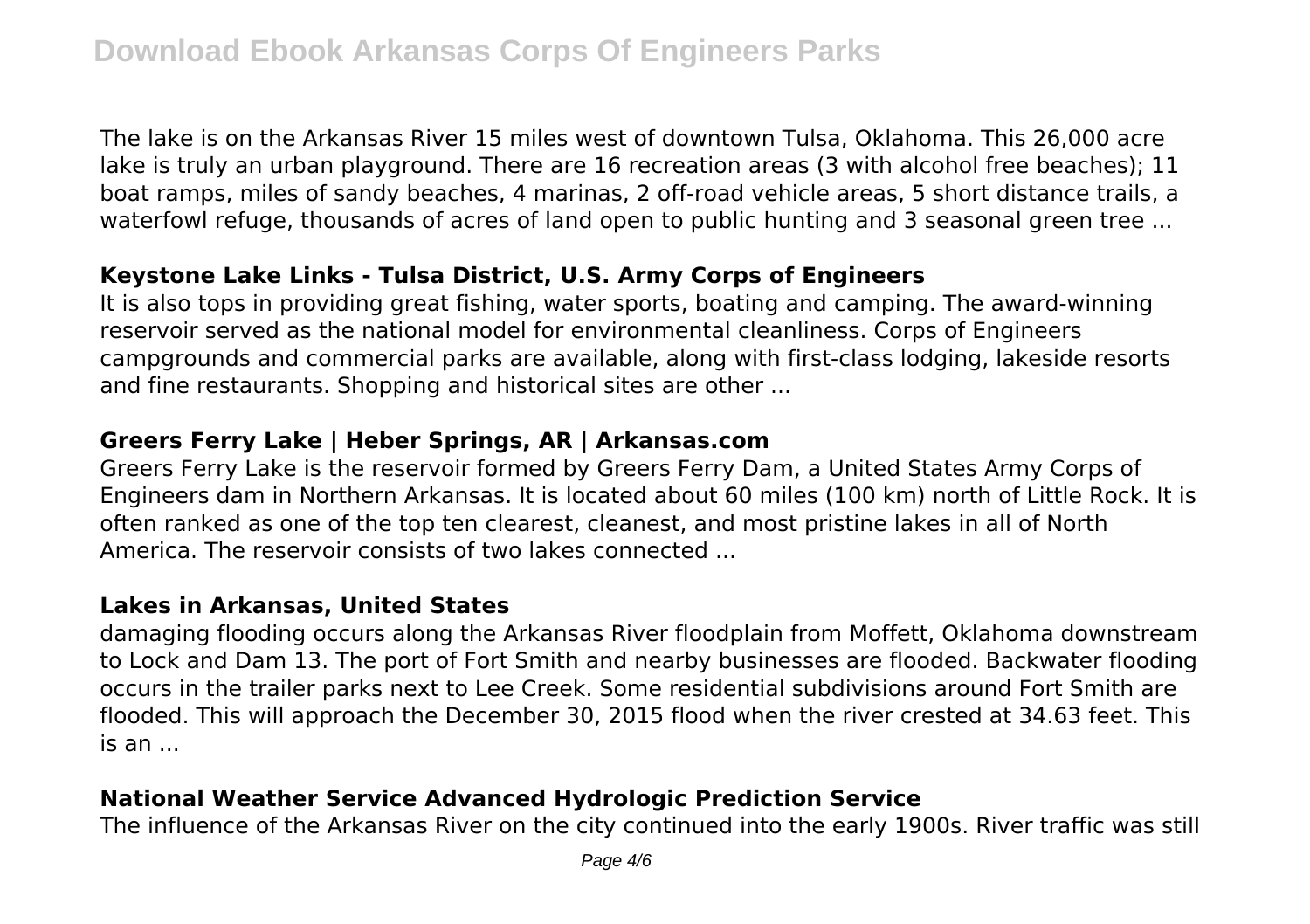an integral part of the local economy and community leaders were concerned that the main channel would leave the city. The United States Corps of Engineers were persuaded to build a levee opposite Pine Bluff to keep the river flowing by the city.

### **Pine Bluff, Arkansas - Jefferson County, Arkansas**

Forest Visitor Maps and National Forest Atlases. Forest Visitor Maps for each national forest and grassland provide forest-wide information on attractions, facilities, services, and opportunities. National Forest Atlases are full color atlases, containing 8.5-inch by 11-inch topographic quadrangle maps at 1 inch to the mile scale and are available for many of the forests in California.

## **America the Beautiful - National Parks & Federal Recreational Lands ...**

Hunting is prohibited in developed parks and other areas designated by the District Engineer and marked by the posting of appropriate signs. For a more detailed map of permitted hunting near the Cow Creek area, please refer to the Hunting Map Near Cow Creek Permanent tree stands are prohibited on Corps of Engineers property. Permanent stands or ...

## **Lakes - Little Rock District, U.S. Army Corps of Engineers**

Located in Arkansas, Greers Ferry Lake real estate is a top ten market in the state for lake homes and lake lots. With 340 miles of shoreline, Greers Ferry Lake is considered one of the many smaller Arkansas lakes. More About Greers Ferry Lake. Page 1 of 22. Sort By: Featured. \$1,679,000. Greers Ferry Lake. 00 By-Pass Rd. & Southridge Pkwy,Heber Springs, AR. 4.82 AC LOT. Status: Active ...

Copyright code: [d41d8cd98f00b204e9800998ecf8427e.](/sitemap.xml)